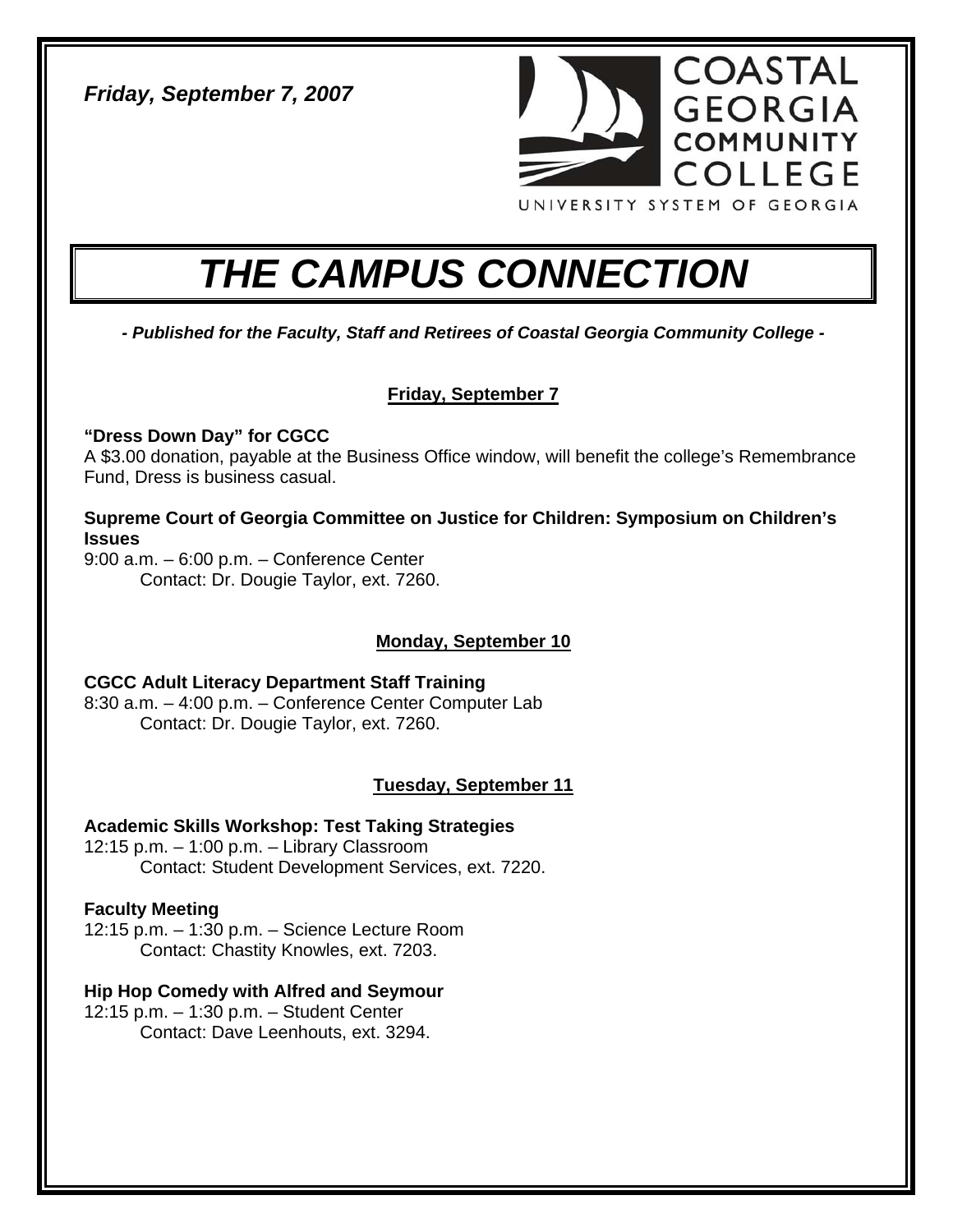# **Thursday, September 13**

#### **PTK Study Skills Marathon**

9:00 a.m. – 5:30 p.m. – Main Campus & Student Center Contact: Dr. Jean Choate, ext. 6889.

**Academic Skills Workshops: Using a T.I. Graphing Calculator**  12:15 p.m. & 4:30 p.m. – Library Classroom Contact: Student Development Services, ext. 7220.

# **Friday, September 14**

**"Blues as Blues Can Get Concert"**  7:00 p.m. – 9:30 p.m. – Conference Center Auditorium Contact: Dave Leenhouts, ext. 3294.

# **Saturday, September 15**

#### **"Blues as Blues Can Get Concert"**

7:00 p.m. – 9:30 p.m. – Camden Center Auditorium Contact: Dave Leenhouts, ext. 3294.

# **Tuesday, September 18**

# **Academic Skills Workshop: Test Anxiety**

12:15 p.m. – 1:00 p.m. – Library Classroom Contact: Student Development Services, ext. 7220.

**Department of Math Science & Physical Education (DMSPE) Program: Rehabilitation Science by Dr. David Lake** 

12:30 p.m. – 1:30 p.m. – Science Lecture Room Contact: Trish Rugaber, ext. 3287.

# **Wednesday, September 19**

**Brunswick Association of Nursing Students (BANS) Meeting**  11:30 a.m. – 12:45 – Science Lecture Room Contact: Diane Denton, ext. 2308.

**Caricatures to Go & Handwriting Analysis**  3:30 p.m. – 7:00 p.m. – Camden Center Rotunda

Contact: Dave Leenhouts, ext. 3294.

**Men's Health Program: "Male Anger: The Misunderstood Emotion"** 

6:00 p.m. – 8:00 p.m. – Science Lecture Room Contact: Karen Hambright, ext. 3097.